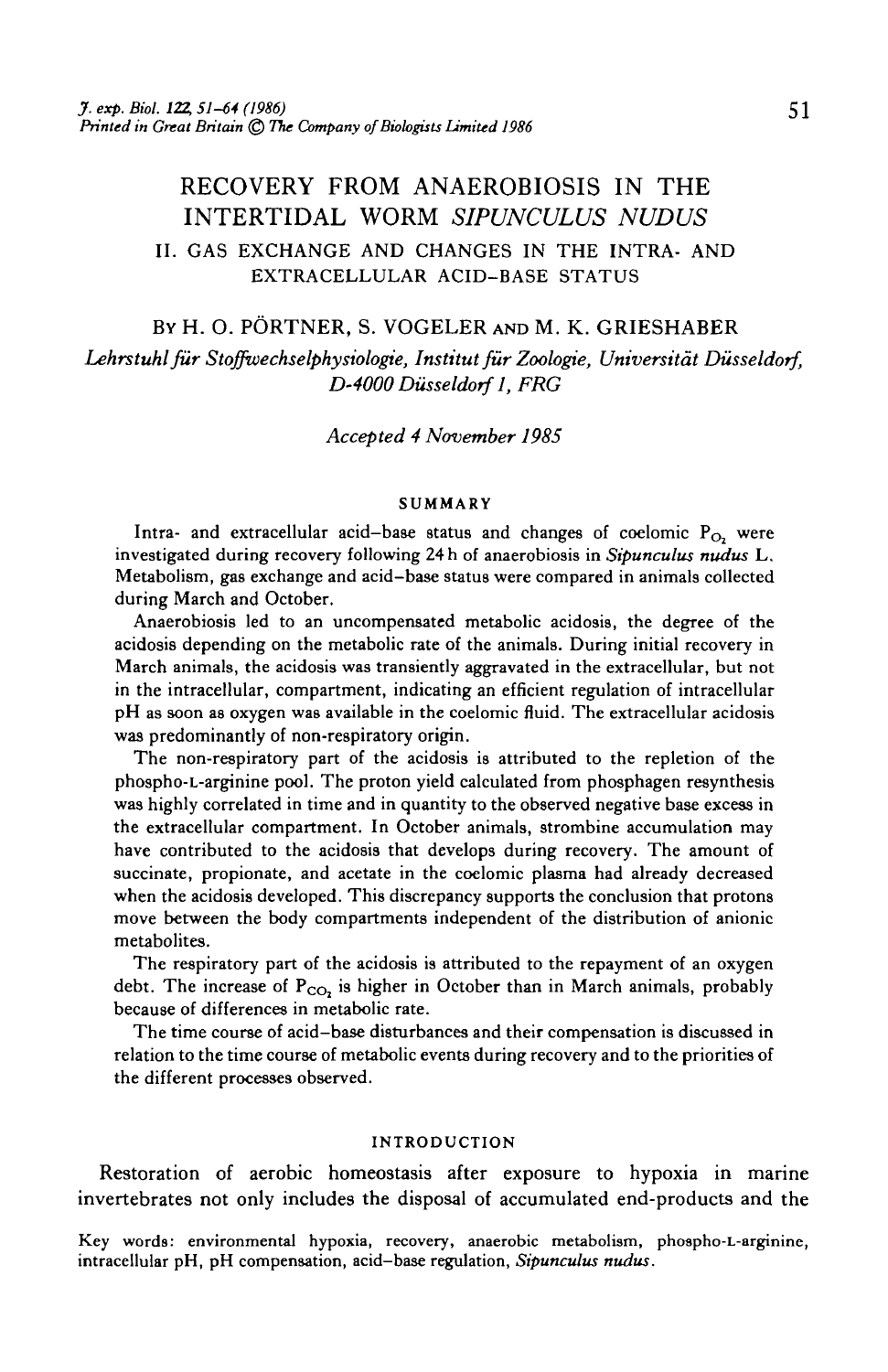replenishment of high energy phosphates (Ellington, 1983; Pörtner, Vogeler & Grieshaber, 1986), but also requires the readjustment of physiological parameters like  $P_{\Omega}$  and pH in body fluids and tissues. Anaerobic degradation of glycogen, for instance, always leads to an accumulation of protons, the amount of which may exceed the amount of protons absorbed by phosphagen hydrolysis (Pörtner, Heisler & Grieshaber, 19846). In *Sipunculus nudus,* long-term experimental hypoxia was found to lead to a decrease of intra- and extracellular pH *in vivo* (Portner, Grieshaber & Heisler, 1984a), which must be reversed during postanaerobic recovery.

In this paper, gas exchange and changes in the intra- and extracellular acid—base status during recovery in *Sipunculus nudus* are described. Since the restoration of aerobic homeostasis in the energy metabolism has been investigated in the same animals (Portner *et al.* 1986), we can discover whether or not a correlation exists between recovery processes in energy metabolism and acid—base events. From theoretical considerations, oxidation of accumulated end-products, for instance, would lead to proton consumption, but resynthesis of the phosphagen should lead to an acidification of the cell (cf. Portner *et al.* 19846). The latter might be important, especially in *Sipunculus nudus,* since cleavage of a high amount of phosphagen during anaerobiosis has been reported for the body wall musculature of this species (Portner *et al.* 1984c).

#### **MATERIALS AND METHODS**

Specimens of *Sipunculus nudus* were collected in the intertidal zone near Morgat (small animals of  $7-12g$ ) and Locquemeau (large animals  $25-35g$ ), Brittany, France, and kept in Diisseldorf for several weeks before the experiments were started. Cannulation of the animals, acclimation to the experimental conditions, and exposure to hypoxia and postanaerobic normoxia are described in detail in the preceding paper (Portner *et al.* 1986).

## *Determination of pH,*  $P_{CO_2}$  *and*  $P_{O_2}$

Coelomic fluid was withdrawn anaerobically *via* the indwelling catheter. Samples were analysed for pH<sub>e</sub>, P<sub>CO<sub>2</sub> and P<sub>O</sub><sub>2</sub> using a thermostatted (15 ± 0·1°C) micro-</sub> electrode assembly (BMS 3, Radiometer, Copenhagen). The electrodes were calibrated with precision phosphate buffers (Radiometer, Copenhagen) or humidified gas mixtures of  $N_2$ ,  $CO_2$  and  $O_2$  provided by gas-mixing pumps (Type M 303/a-F, Wosthoff, Bochum, FRG).

At the end of each experiment, the (March) animals were dissected quickly in the dorso-ventral plane. The left or right half of the musculature of each animal was utilized for pH, analysis in the body wall (cut into four pieces, introvert excluded) and in the introvert retractors (two retractors in one sample). The remaining half was utilized for the analysis of metabolites (Portner *et al.* 1986). Intracellular pH was determined by application of the DMO-distribution method (Waddell & Butler, 1959). Details of the procedure have been described previously (Heisler, Weitz & Weitz, 1976; Portner *et al.* 1984a).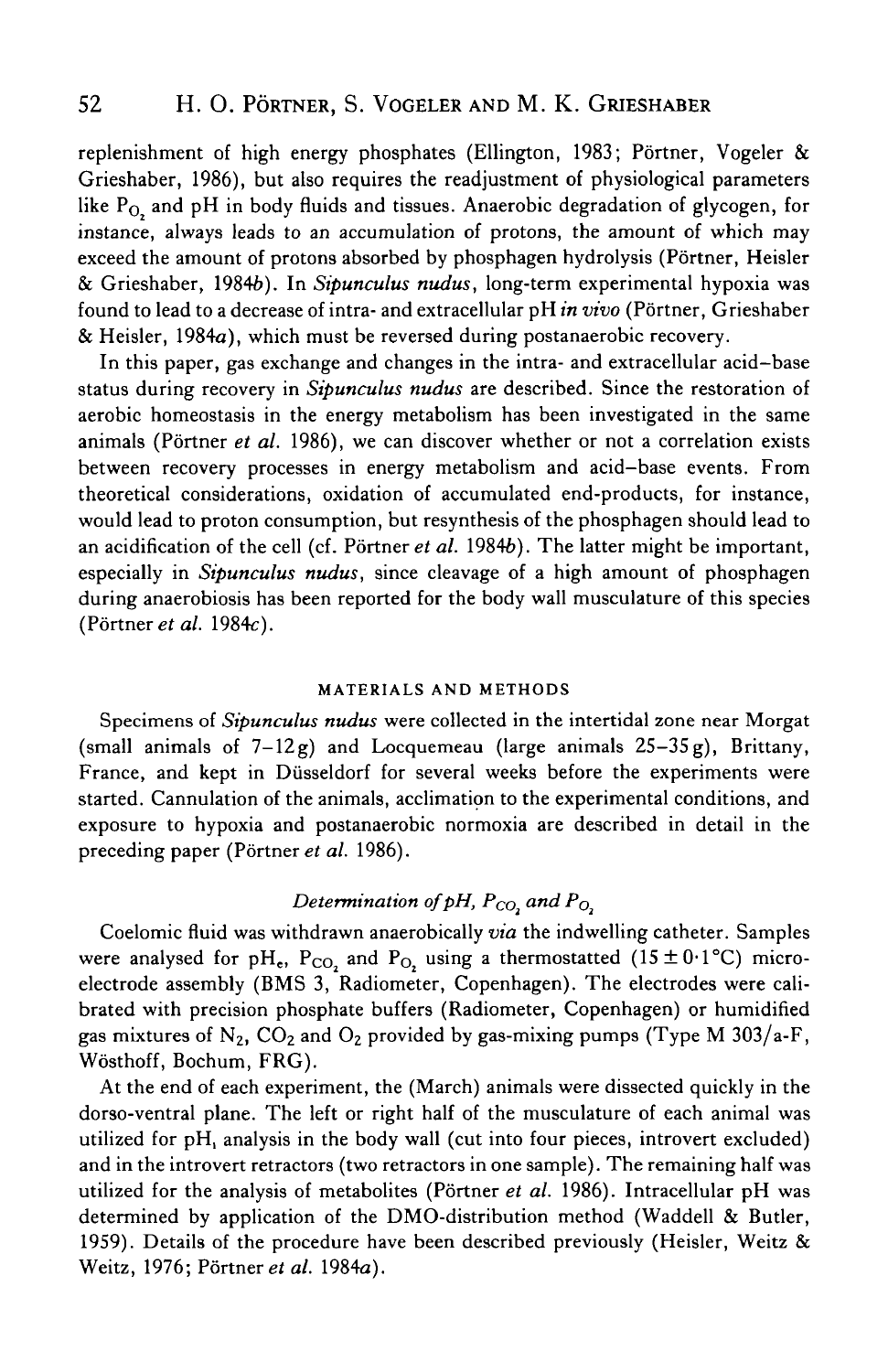Bicarbonate concentrations in the intra- and extracellular fluids were calculated from measured pH and  $P_{CO}$ , values by application of the Henderson-Hasselbalch equation. The pK'i' value for the intracellular fluid was adopted from Portner *et al.* (1984a). Constants for the coelomic plasma were calculated according to Heisler (1984). Bicarbonate concentrations evaluated using these constants were identical with values yielded from total  $CO<sub>2</sub>$  measurements in coelomic plasma samples (H. O. Pörtner  $\& N.$  Heisler, unpublished data). Changes in the acid-base status were analysed quantitatively according to Portner *et al.* (1984a) using the following equations (non-resp. = non-respiratory; resp. = respiratory;  $\beta_{NB}$  = non-bicarbonate buffer value, adopted from Portner *et al.* 1984a):

$$
\Delta H_{\text{non-regp.}}^{+} = - | \beta_{\text{NB}} | \times \Delta \text{pH} - \Delta \text{HCO}_{3}^{-} \text{ (mmol1}^{-1}\text{)},
$$
  

$$
\Delta H_{\text{regp.}}^{+} = - | \beta_{\text{NB}} | \times \Delta \text{pH}_{\text{regp.}} \text{ (mmol1}^{-1}\text{)}.
$$

The significance of changes in the acid-base status of March animals was tested by the two-sample or paired-sample f-test.

#### RESULTS

In March animals, 24 h of anaerobiosis led to a non-significant decrease of extracellular but a significant drop of intracellular pH by 0- 07 and 0- 18pH units, respectively, starting from  $pH_e = 8.21 \pm 0.05$  and  $pH_i = 7.37 \pm 0.02$  under normoxia. These pH reductions were accompanied by a decrease of intra- and extracellular bicarbonate concentrations and of coelomic  $P_{CO}$  (Fig. 1). Furthermore, the oxygen stores of the animals were depleted during anaerobiosis, the  $P_{O_2}$ being zero after 24 h (Fig. 2).

During postanaerobic recovery, more prominent pH changes occurred in the coelomic fluid (Fig. 1). Instead of returning to control values,  $pH<sub>r</sub>$  continued to fall and reached a value of  $7.85 \pm 0.30$  after 3 h of recovery. Such a decrease of pH was not observed in the intracellular compartment. pH, remained constant during the first 3 h of recovery, but then started to rise. Both  $\rm pH_{e}$  and  $\rm pH_{i}$  approached control values within 24 h of recovery.

During initial recovery, the coelomic  $P_{CO}$ , rose above control values, reaching a maximum after 3 h. After 1 h, the  $P_{O_2}$  had increased to above 40 Torr (Figs 1, 2). The bicarbonate content remained low in the coelomic fluid during the first hours of recovery, whereas it was elevated in the tissue. After 24 h of recovery, intra- and extracellular bicarbonate contents and  $P_{CO}$ , had more or less reached control levels (Fig. 1).

Extracellular pH values and bicarbonate concentrations during long-term recovery were highly variable in small animals, which had to be killed for the determination of intracellular pH and tissue metabolite concentrations. Observed differences were sometimes not significant (cf. Fig. 1). Therefore, in a more sensitive design, the influence of postanaerobic recovery on the extracellular acid—base status was monitored individually in three large specimens of *Sipunculus nudus* by repeated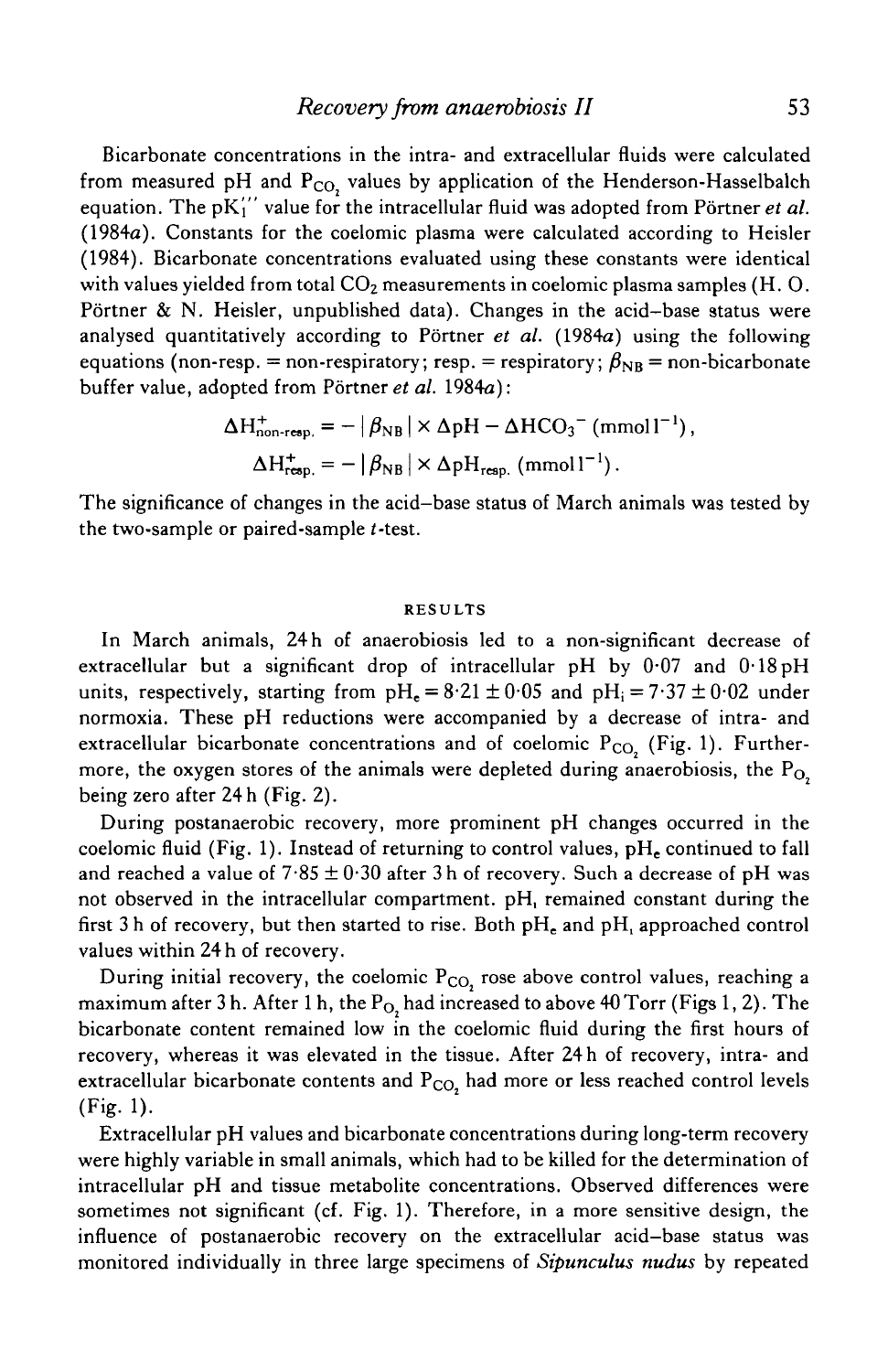sampling of coelomic fluid during the normoxic, hypoxic and poathypoxic incubation periods. This procedure is impossibJe *in* small specimens because of the limited volume of coelomic fluid. In every animal the pattern of results was essentially the



Fig. 3. Extracellular (coelomic plasma) and intracellular (muscle cell) pH, bicarbonate concentrations and  $P_{CO_2}$  during recovery following 24 h of experimental anaerobiosis in small specimens *oiSipunculus nudus* collected in March (N, normoxia; A, anaerobiosis;  $\bar{x} \pm s.p., N = 5;$  March animals). Closed stars  $(\star)$  indicate significant differences (twosample *t*-test) from control values. Open stars ( $\angle$ ) represent significance of deviation from values obtained after 24 h of anaerobiosis ( $\hat{P}$  < 0.05).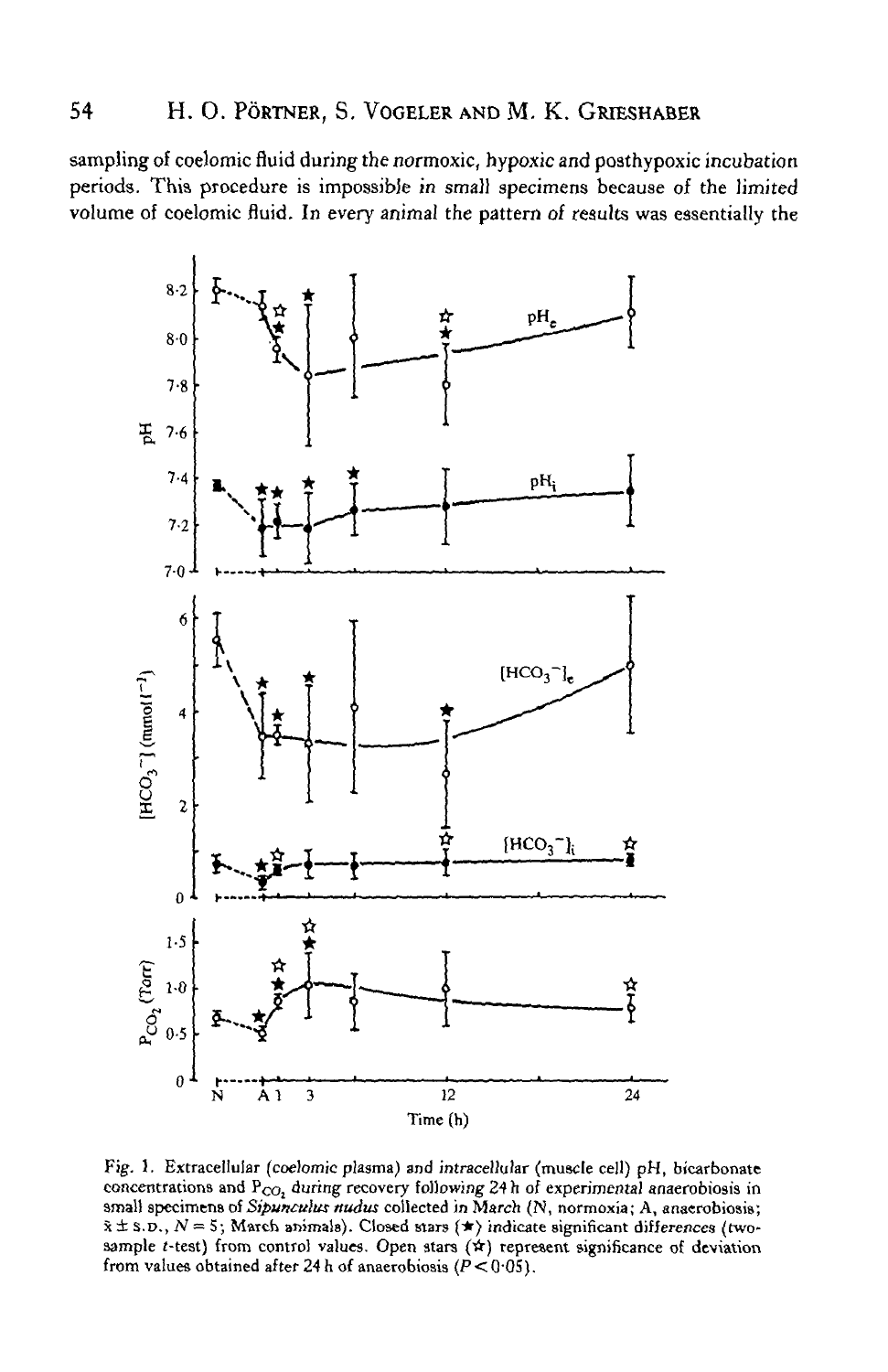

Fig. 2. Coelomic fluid  $P_{O_2}$  during recovery following 24 h of experimental anaerobiosis  $(N, A, \star,$  see Fig. 1;  $\bar{x} \pm$  s.d.,  $N=5$ ; March animals).

same as described for small animals (Fig. 3). The mean  $pH<sub>c</sub>$  decreased significantly by  $0.14$  pH units during anaerobiosis, starting from  $7.97 \pm 0.04$ , and fell significantly by an additional  $0.29$  pH units during the first 3 h of recovery. After 6 h, pH<sub>e</sub> began to rise and reached normoxic control values after 24 h of recovery. Extracellular bicarbonate concentration and  $P_{CO_2}$  dropped during anaerobiosis.  $P_{CO_2}$  rose during the first 3 h of recovery, whereas the bicarbonate content decreased slightly. From 6 to 24 h of recovery,  $P_{CO}$ , and bicarbonate concentrations approached control levels.

Presentation of pH,  $P_{CO_2}$  and bicarbonate concentration in a pH-bicarbonate diagram allows evaluation as to whether the observed changes in the acid-base status are caused by respiratory or non-respiratory processes (Figs 4, 5). Buffer values of coelomic fluid and muscle tissue were adopted from Portner *et al.* (1984a). During 24 h of anaerobiosis, a non-respiratory acidosis developed in both intra- and extracellular compartments. In the intracellular space, pH started to increase after 3h of recovery, when the  $P_{CO_2}$  had reached a maximum. The acidosis was compensated progressively, mainly by base equivalents of non-respiratory origin during 24 h (Fig. 4). In the coelomic fluid, the non-respiratory acidosis observed during 24 h of anaerobiosis was aggravated by protons of respiratory and mainly nonrespiratory origins during 3-6 h of recovery (Fig. 5). Subsequently, non-respiratory processes led to an increase of pH as already pointed out for the intracellular space.

The changes in the intra- and extracellular acid—base status were analysed quantitatively (Fig. 6). Respiratory processes could be demonstrated to be of minor importance for the observed changes, exhibiting a slightly positive base excess during anaerobiosis and a negative base excess during initial recovery which turned into a positive base excess during long-term recovery. Plotting of the non-respiratory changes demonstrated the severe proton load in the extracellular compartment, especially during initial recovery, which was progressively reduced after 6h. The amount of protons expected from organic acids present in the coelomic plasma (measured in plasma samples of the same animals) changed independently of the amount of non-respiratory  $H^+$  ions (Fig. 6, dissociation of 1 mol  $H^+$  mol<sup>-1</sup> of acetate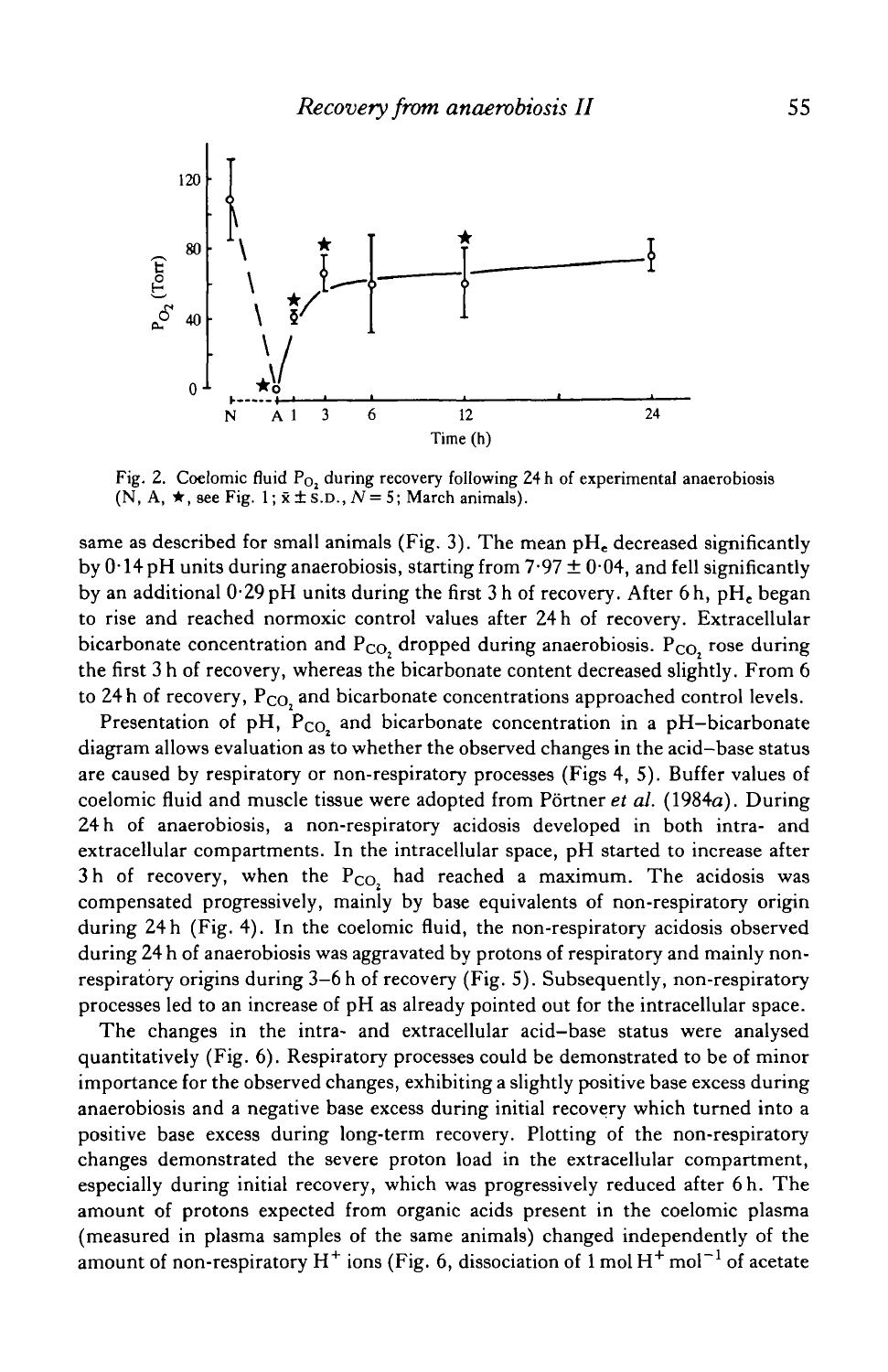and propionate and 2 mol  $\rm H^+$  mol $^{-1}$  of succinate is assumed). The concentration of organic acid anions had already decreased when the amount of non-respiratory protons rose during initial recovery.

The amounts of non-respiratory protons in the intra- and extracellular compartments were calculated from the mean values of pH and bicarbonate content in small March animals (Fig. 7). During anaerobiosis most of the protons were trapped intracellularly. During recovery, an increase of the amount of non-respiratory protons was observed only in the extracellular space.



Fig. 3. Coelomic plasma pH (pH<sub>e</sub>), bicarbonate concentration and  $P_{CO}$ , during recovery following 24h of anaerobiosis monitored in three large Sipunculus nudus ( $\bullet$  43.6g,  $\Box$  37.7g,  $\bigcirc$  35.8g) in order to demonstrate that the pattern of changes in the acid-base status is similar in every animal (N, A,  $\star$ ,  $\star$ , see Fig. 1; paired-sample *t*-test).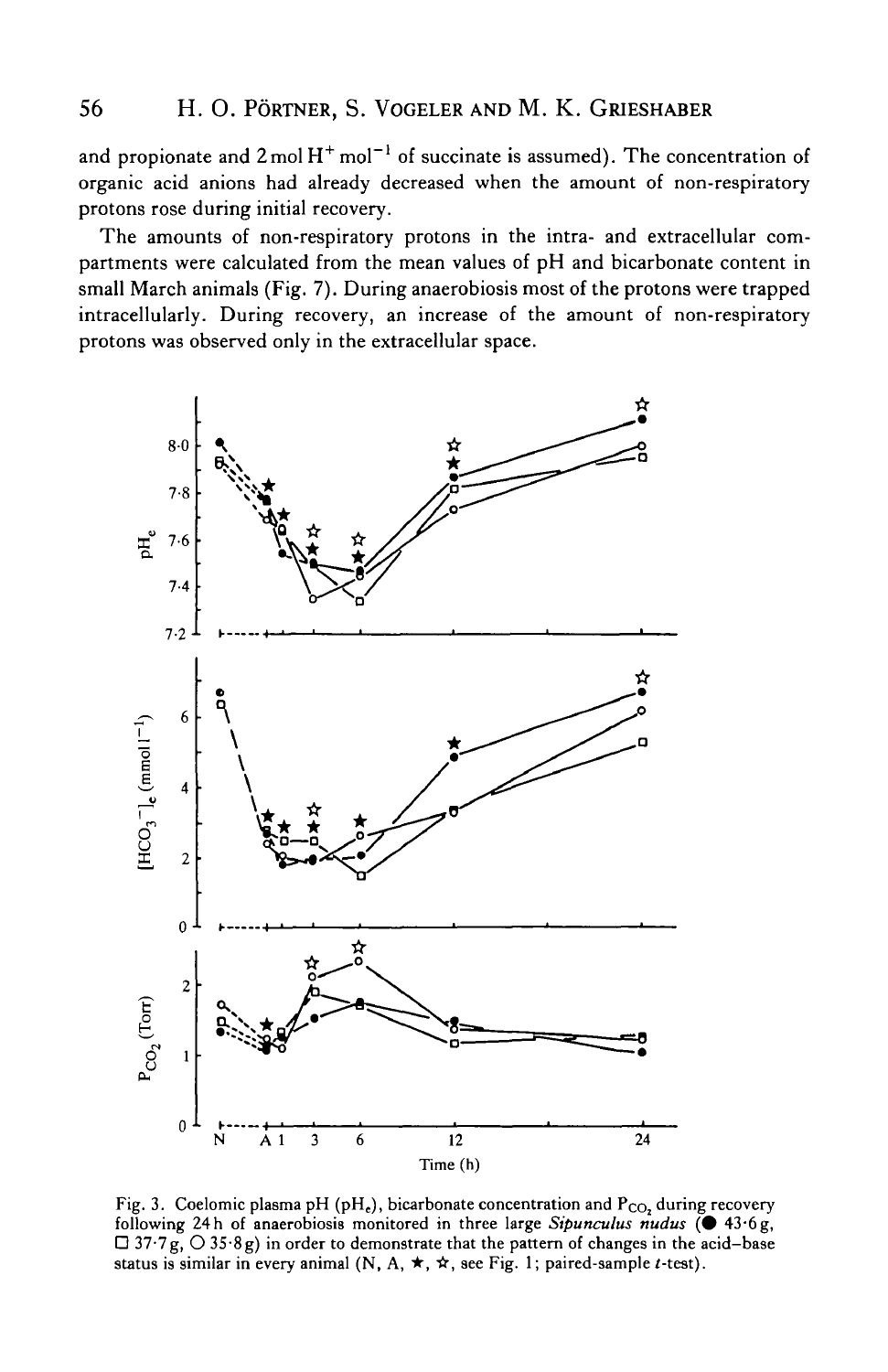## *Recovery from anaerobiosis II* 57

### *Comparison of March and October animals*

In animals collected during October, metabolite concentrations (see Portner *et al.* 1986) and extracellular acid-base status were investigated (Table 1).  $pH_e$  decreased by 0-45 pH units during anaerobiosis, starting from 7-97 under normoxia, and fell by



Fig. 4. Changes in the intracellular acid-base status of the musculature during recovery following 24 h of experimental anaerobiosis, presented in a pH-bicarbonate diagram. The slope of the buffer line was adopted from Pörtner, Grieshaber & Heisler (1984a). N, A, see Fig. 1.



Fig. 5. Changes in the coelomic fluid acid-base status during recovery following 24 h of experimental anaerobiosis, presented in a pH-bicarbonate diagram. The slope of the buffer line was adopted from Portner, Grieshaber & Heisler (1984a). N, A, see Fig. 1.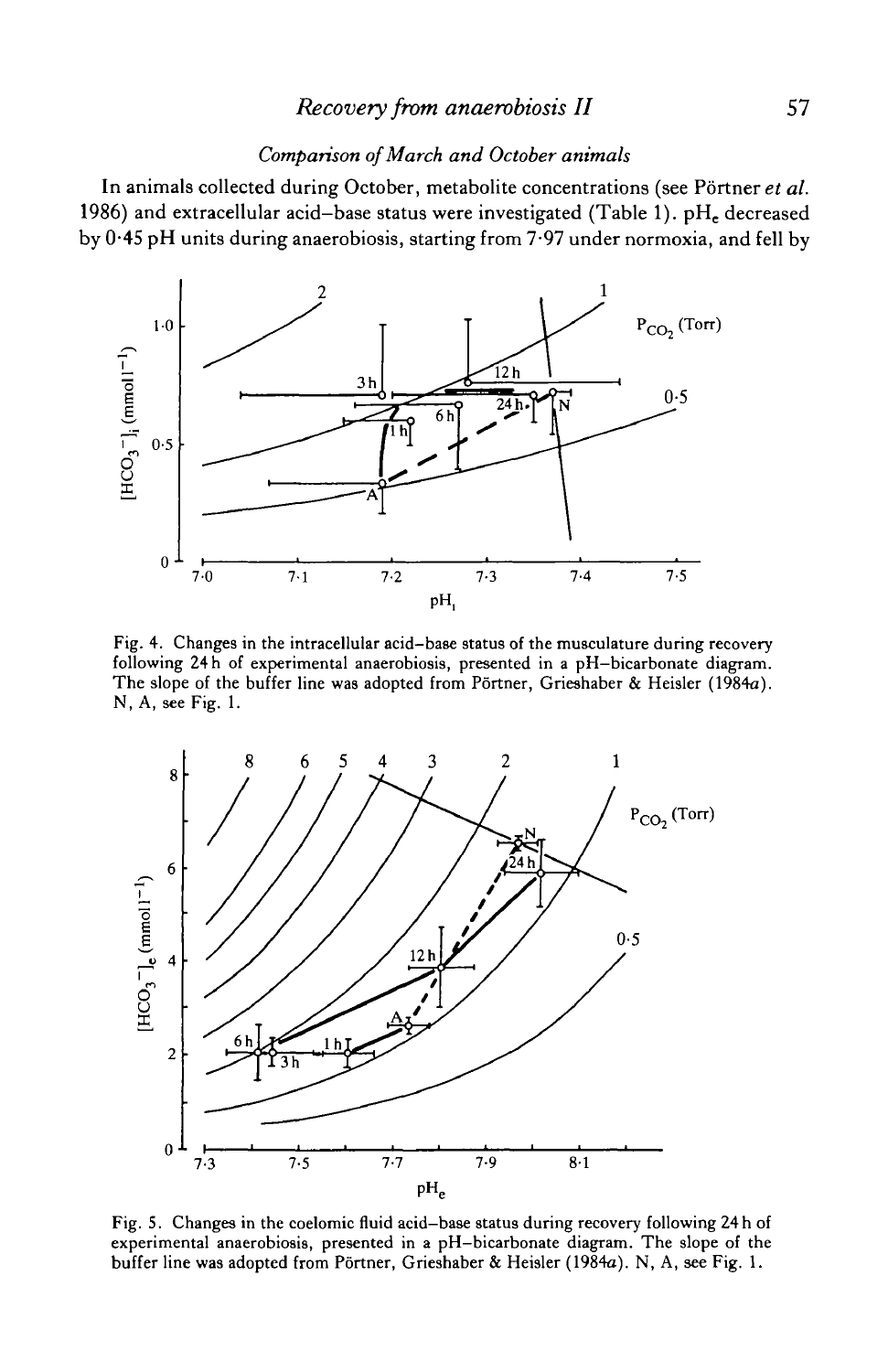

Fig. 6. Respiratory and non-respiratory changes in the extracellular acid—base status of large specimens of *Sipunculus nudus* during recovery following 24 h of anaerobiosis compared to the amount of protons calculated from the stoichiometric dissociation of accumulated organic acids (succinic, propionic and acetic acid). The negative base excess observed during the first 3-6 h of recovery is not reflected by concomitant changes in the concentration of organic acid anions. N, A, see Fig. 1.

an additional  $0.39$  pH units to  $7.03$  during the first 3 h of recovery. The bicarbonate concentration fell from 4.4 to  $0.7$  mmol  $1^{-1}$  and did not start to rise until after 3 h of recovery.  $P_{CO_2}$  reached a maximum of 1.7 Torr after 6h. After 24h of recovery, pH, P<sub>CO</sub>, and bicarbonate concentration had approached normoxic values.

#### DISCUSSION

Comparison of March and October animals not only reveals differences in concentrations of anaerobic metabolites (Portner *et al.* 1986) but also differences in changes in the acid-base status during 24 h of anaerobiosis. In October animals, the higher levels of anaerobic end-products, predominantly of octopine and strombine, represent a higher amount of protons generated by anaerobic metabolism (Pörtner, 1982; Portner *et al.* 19846). This obviously led to a drastic fall of extracellular pH during anaerobiosis. Since changes in extra- and intracellular pH correlate during experimental hypoxic exposure (cf. Portner *et al.* 1984a), a severe intracellular acidosis may be assumed to occur as well. These conclusions clearly demonstrate that the extent of the acidosis observed during environmental hypoxia depends on the amount of accumulated metabolites and, therefore, is correlated to the rate of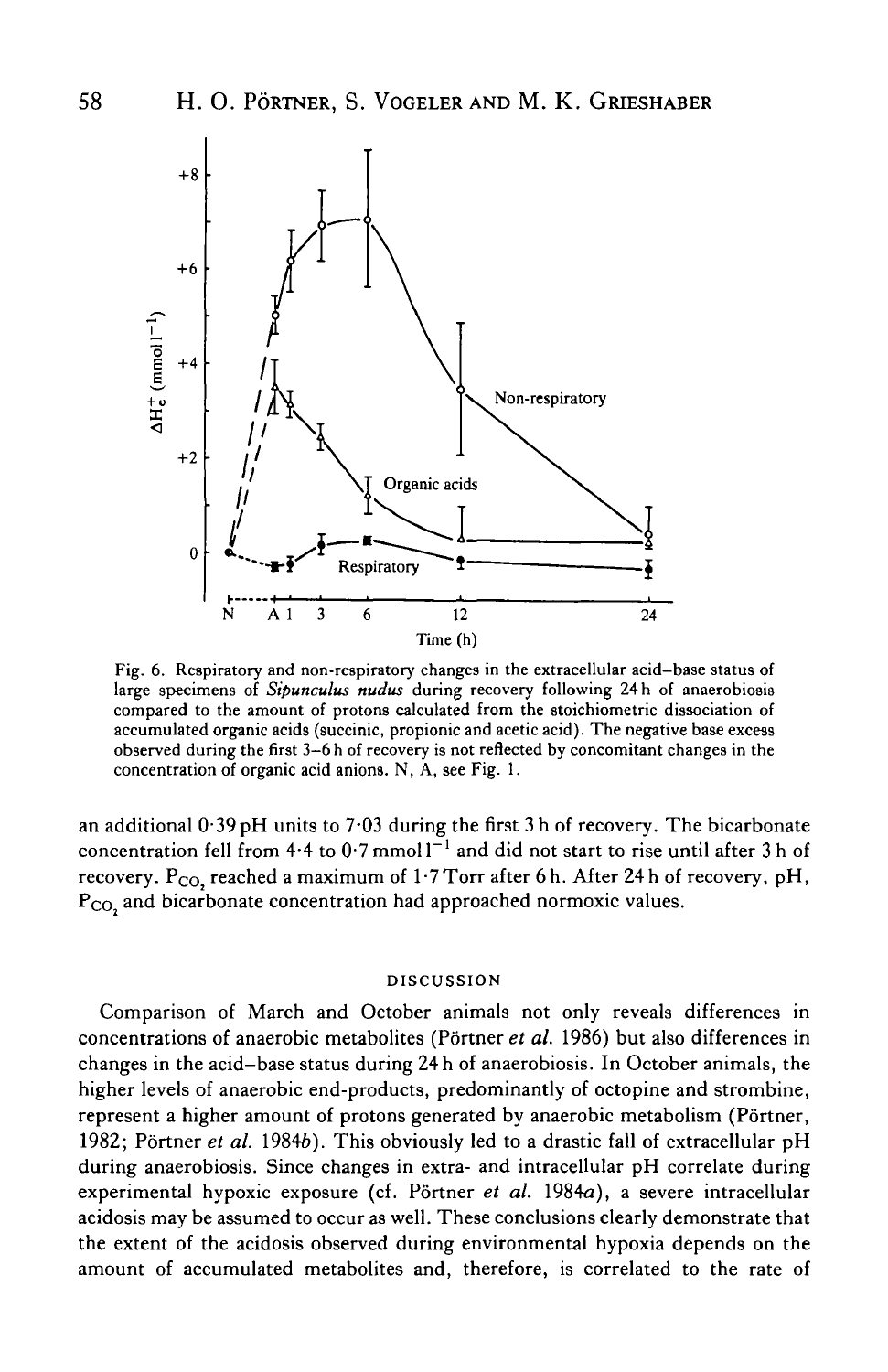anaerobic metabolism. Comparison of March and October data shows that an increase of the metabolic rate mainly means an increase of cytosolic glycolysis. This implies that the ratio of proton generation to ATP formation in metabolism is changed from a lower value towards unity. Apart from high expenditure of stored substrates, the ratio of  $1H^+$  per ATP formed is another disadvantageous feature of the Embden-Meyerhof pathway as compared to the succinate-propionate pathway (acetate and propionate formation from aspartate or glycogen, succinate and alanine formation from aspartate; cf. Portner et *al.* 19846).

As already pointed out by Portner *et al.* (1984a), respiratory processes only negligibly changed the picture of variations in the acid—base status which were caused by the metabolic impact during experimental hypoxia, the more so since normocapnic conditions were maintained during the present study. This is also true for the recovery period. Respiratory protons transiently accumulated during the first 6h of recovery and slightly aggravated the extracellular non-respiratory acidosis (Fig. 6). The increase of  $P_{CO}$ , above control values is very likely to be caused by an increase of oxygen consumption, indicating the repayment of an oxygen debt during initial recovery. Inhibition of gas exchange can be excluded as an improbable reason for this finding, because the animals were probably ventilating and the concentration of  $CO<sub>2</sub>$  was kept constant in the ambient water throughout the experiments. Possibly the increase in  $\dot{V}_{O_1}$  is also linked to an augmented ventilatory activity. Probably due to ventilation, the  $P_{O_2}$  in the coelomic fluid quickly rose during initial recovery. Haemerythrin, which was found to be saturated with oxygen at 20 Torr (Pörtner, Heisler & Grieshaber, 1985), can be expected to have been completely loaded after 1 h of recovery in March and after 3 h in October animals. The increase of  $P_{CO}$  was

|                 | $pH_e$               | $[\text{HCO}_3^-]_c$ | $P_{CO_2}$           | $P_{O_2}$            |
|-----------------|----------------------|----------------------|----------------------|----------------------|
| Normoxia        | 7.97<br>(7.80, 8.13) | 4.42<br>(3.27, 5.57) | 1.02<br>(0.72, 1.32) | 42.6<br>(27.7, 57.5) |
| Anaerobiosis    | 7.42<br>(7.32, 7.51) | 0.71<br>(0.52, 0.90) | 0.73<br>(0.39, 1.07) | 0                    |
| Recovery        |                      |                      |                      |                      |
| 1 h             | 7.22                 | 0.52                 | 0.78                 | 13.8                 |
|                 | (7.18, 7.26)         | (0.43, 0.61)         | (0.72, 0.84)         | (6.5, 21.1)          |
| 3 <sub>h</sub>  | 7.03                 | 0.51                 | $1 - 31$             | 37.9                 |
|                 | (6.97, 7.10)         | (0.47, 0.55)         | (1.11, 1.51)         | (28.3, 47.5)         |
| 6 h             | 7.12                 | 0.97                 | 1.73                 | 32.0                 |
|                 | (6.96, 7.28)         | (0.60, 1.34)         | (1.69, 1.77)         | (19.1, 45.0)         |
| 12 <sub>h</sub> | 7.62                 | 1.67                 | 0.91                 | 44.8                 |
|                 | (7.53, 7.72)         | (1.17, 2.17)         | (0.84, 0.98)         | (28.6, 61.0)         |
| 24h             | 7.87                 | 2.66                 | 0.81                 | 36.0                 |
|                 | (7.78, 7.95)         | (2.38, 2.94)         | (0.71, 0.91)         | (31.0, 41.0)         |

Table 1. Coelomic plasma pH (pH<sub>e</sub>), bicarbonate concentration (mmoll<sup>-1</sup>),  $P_{CO_2}$ *(Torr) and Po (Torr) during recovery follovnng 24 h of anaerobiosis in animals collected during October*

Mean values and values from individual animals are shown, *N=2.*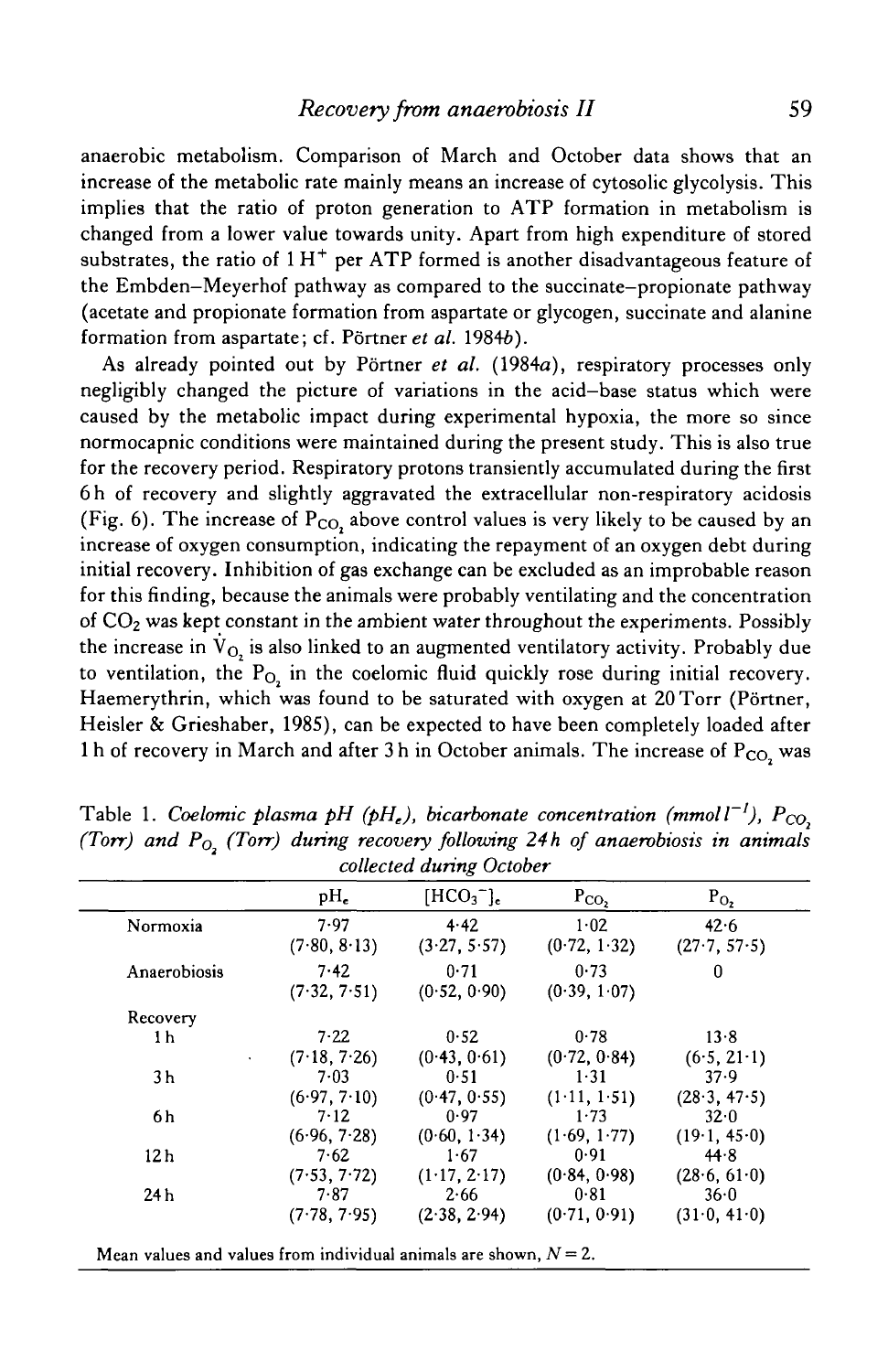higher after 6 h of recovery in October than in Marth animals, an observation that corresponds to the higher metabolic rate in October animals as derived from the concentrations of anaerobic metabolites (Portner *et al.* 1986).

The correlation between changes in the intra- and extracellular acid-base status during hypoxic exposure was not as clear as in the study of Pörtner et al. (1984a), who reported pH<sub>i</sub> and pH<sub>r</sub> to be similarly affected by hypoxia. In the present study, the mean intracellular pH dropped by  $0.18pH$  units, whereas extracellular pH fell insignificantly by only 0-07 pH units in the same animals. A closer examination reveals that, in the study of Pörtner *et al.* (1984a),  $pH_i$  and  $pH_e$  had both fallen during 24 h of anaerobiosis by  $0.3-0.4$  pH units as compared to control values, i.e. pH reduction was higher than in the March animals of the present study, presumably because of different metabolic rates. The discrepancy between  $pH_c$  and  $pH_i$ reductions in small March animals may be attributed to the kinetics of proton distribution. Non-respiratory protons are consumed or generated in the intracellular compartment, and there may be a delay in proton exchange with the extracellular fluid, which is more clearly seen in animals with low metabolic rates and minor pH changes.

During recovery, in contrast to the situation in anaerobiosis, there was no correlation between changes of  $pH_e$  and  $pH_i$ . During anaerobiosis most of the protons had been trapped in the intracellular space. With the onset of recovery under normoxia, however, additional non-respiratory protons appeared in the extracellular space. Since proton absorption or release by metabolism occurs in the intracellular compartment, the protons, which during 3-6 h of recovery were found in the coelomic plasma, have probably been released from the musculature into the extracellular space. Metabolic changes in the coelomic cells are minor compared with the amounts of protons observed (Portner, 1982). Consequently, the extracellular pH dropped by more than it had fallen during anaerobiosis. Proton release, however, was not accompanied by an accumulation of organic acid anions in the coelomic plasma. On the contrary, anions were removed from the coelomic plasma right from the beginning of recovery (Fig. 6). In accordance with the observations of Portner *et al.* (1984a), this finding leads to the conclusion that there is a discrepancy between the kinetics of proton and anion distribution. In addition, it becomes clear from the present study that intracellular pH is regulated at the expense of the extracellular acid-base status when oxygen is sufficiently available to the tissues.

The origin of proton accumulation during initial recovery becomes evident from the comparison of acid-base and metabolic events. According to the ratio of phospho-L-arginine to L-arginine plus phospho-L-arginine concentrations (Fig. 7), the major part of the phosphagen is resynthesized during the first 3 h of recovery, so that proton accumulation in the coelomic plasma and phospho-L-arginine resynthesis are highly correlated in time and also in kinetics (cf. Fig. 7). pH, is kept constant near a value of  $7.20$ . For this pH value, cleavage or resynthesis of any phosphagen may be written as follows (cf. Portner *et al.* 19846):

$$
R = PO_3^{2-} + H_2O + 0.289H^+ \rightarrow R - H + 0.289P_1^- + 0.711P_1^{2-}.
$$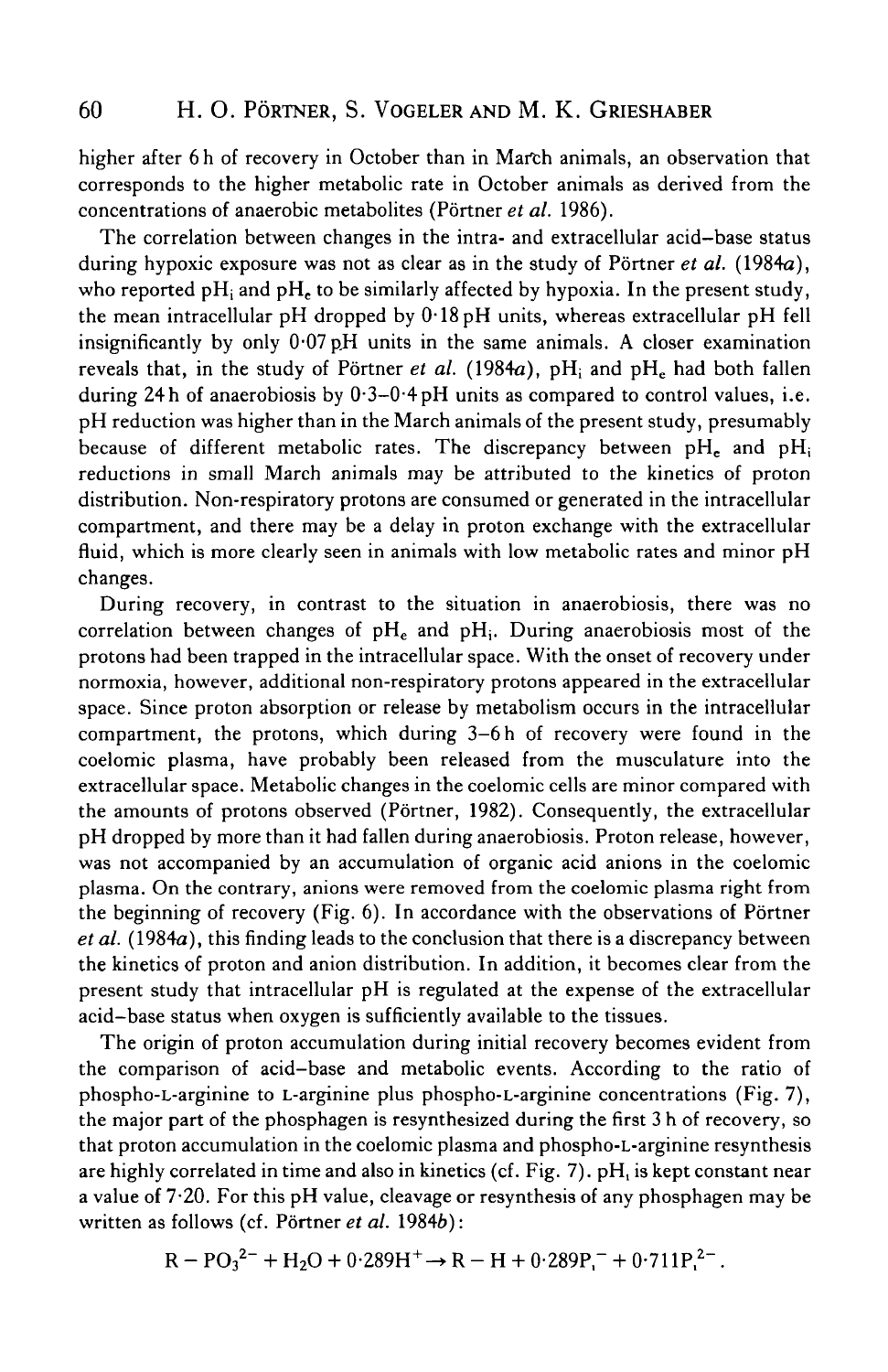

Fig. 7. Changes of the ratio of phospho-L-arginine to L-arginine plus phospho-L-arginine contents in the musculature during recovery following 24 h of anaerobiosis (data from P6rtner, Vogeler & Grieshaber, 1986) compared with non-respiratory (NR) changes in the acid-base status of the same animals. During the first 3 h of recovery surplus protons accumulate in the extracellular (squares) but not in the intracellular (circles) compartment. The repletion of the phospho-L-arginine pool and the acidosis developing during the first 3 h of recovery display similar time courses (cf. Fig. 6). N, A, see Fig. 1.

Resynthesis of phospho-L-arginine is clearly accompanied by proton generation as can be derived from the general physico-chemical properties of the phosphagens (Meyerhof & Lohmann, 1928; Lipmann & Meyerhof, 1930). Obviously, protons which have been absorbed by cleavage of the phosphagen during periods of organic acid accumulation in hypoxia or exercise are released during the subsequent recovery period. This underlines the H<sup>+</sup> buffer function of the phosphagens during periods of anaerobiosis. Postanaerobic restoration of the aerobic energy status may allow an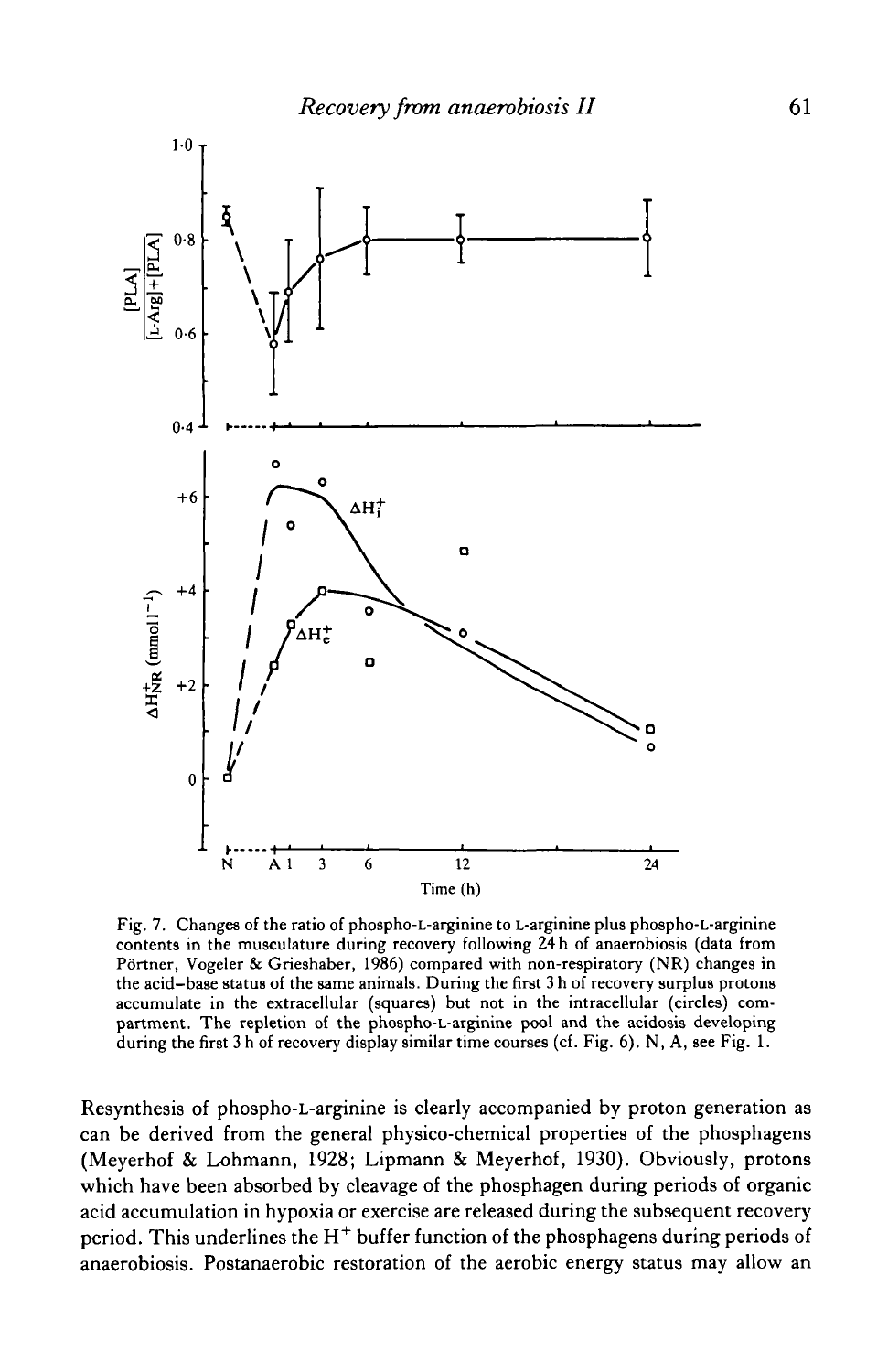easier disposal of the extra proton load. Proton release by phosphagen resynthesis, however, has rarely been described in the literature since it was done by Lipman & Meyerhof (1930). In human muscle, for example, a transient intracellular acidosis was observed during recovery from exercise by high time resolution  ${}^{31}P_{NMR}$  (Taylor *et al.* 1983). In *Sipunculus nudus,* the metabolic rate is much lower, especially after periods of environmental hypoxia. In March animals, efficient regulation of pH;, therefore, led to an immediate release of these protons to the extracellular space.

In order to evaluate whether there was a quantitative correlation between proton release by phosphagen resynthesis and proton accumulation in the plasma, phospho-L-arginine, L-arginine and  $\Delta H_r^+$  values are given in Table 2. Since the sum of the concentrations of all L-arginine derivatives was rather variable (cf. Table 1, Portner *et al.* 1986), but is assumed to be kept constant during anaerobiosis (cf. Portner *et al.* 1984c), the concentrations have been recalculated from the mean value of this sum for all animals investigated. The phosphagen resynthesized during 3h of recovery amounts to  $7.4 \mu$ molg<sup>-1</sup> wet weight, which is equivalent to a proton yield of 2.1  $\mu$ molg<sup>-1</sup> wet weight. The musculature, which may be assumed to be the only tissue exhibiting a high turnover of phosphagen, constitutes about 80% of the tissues, whereas 52% of the animal is coelomic fluid (Portner, 1982). The total extracellular fluid represents 62 % of the animal (calculated from fractional values of water content and extracellular space, Table 2), and of this portion approximately 15% is coelomic cells (H. O. Portner, unpublished data). In the coelomic cells,  $1.34 \pm 0.28 \,\mu$ mol phospho-L-arginine g<sup>-1</sup> fresh weight has been found during aerobiosis, which is totally depleted during 24h of anaerobiosis (Pörtner, 1982) and which during resynthesis will only slightly influence the proton load of the plasma

|                 | Phospho-<br>L-arginine | L-Arginine   | $\Delta H^+$<br>Phospho-<br>L-arginine | $\Delta H^+$<br>AB<br>status |
|-----------------|------------------------|--------------|----------------------------------------|------------------------------|
| Normoxia        | 33.5                   | 5.9          | $+1.5$                                 | $+1.6$                       |
| Anaerobiosis    | 22.2                   | 16.4         |                                        |                              |
| Recovery<br>1 h | $27 - 1$               | $12 \cdot 1$ |                                        |                              |
| 3 <sub>h</sub>  | 29.6                   | 9.4          |                                        |                              |
| 6 h             | 31.3                   | 7.9          |                                        |                              |
| 12 h            | $31 - 7$               | 7.9          |                                        |                              |
| 24 h            | $31-8$                 | 7.4          |                                        |                              |

Table 2. Concentrations ( $\mu$ molg<sup>-1</sup> fresh weight) of phospho-L-arginine and L-argi*nine in the musculature (mean values from five March animals, see text) and the proton yield of phospho-L-arginine resynthesis during 3 h of recovery compared to the*

The amount of  $1.5$  mmol  $H^+1^{-1}$  coelomic plasma originating from the repletion of the phosphagen pool is close to the value of 1.6 mmol  $H^+1^{-1}$  coelomic plasma derived from the events in the acid-base (AB) status.

The fractional values of water content and extracellular space in the musculature  $(80\,\%$  of the tissues) were  $0.798 \pm 0.016$  and  $0.257 \pm 0.059$ , respectively.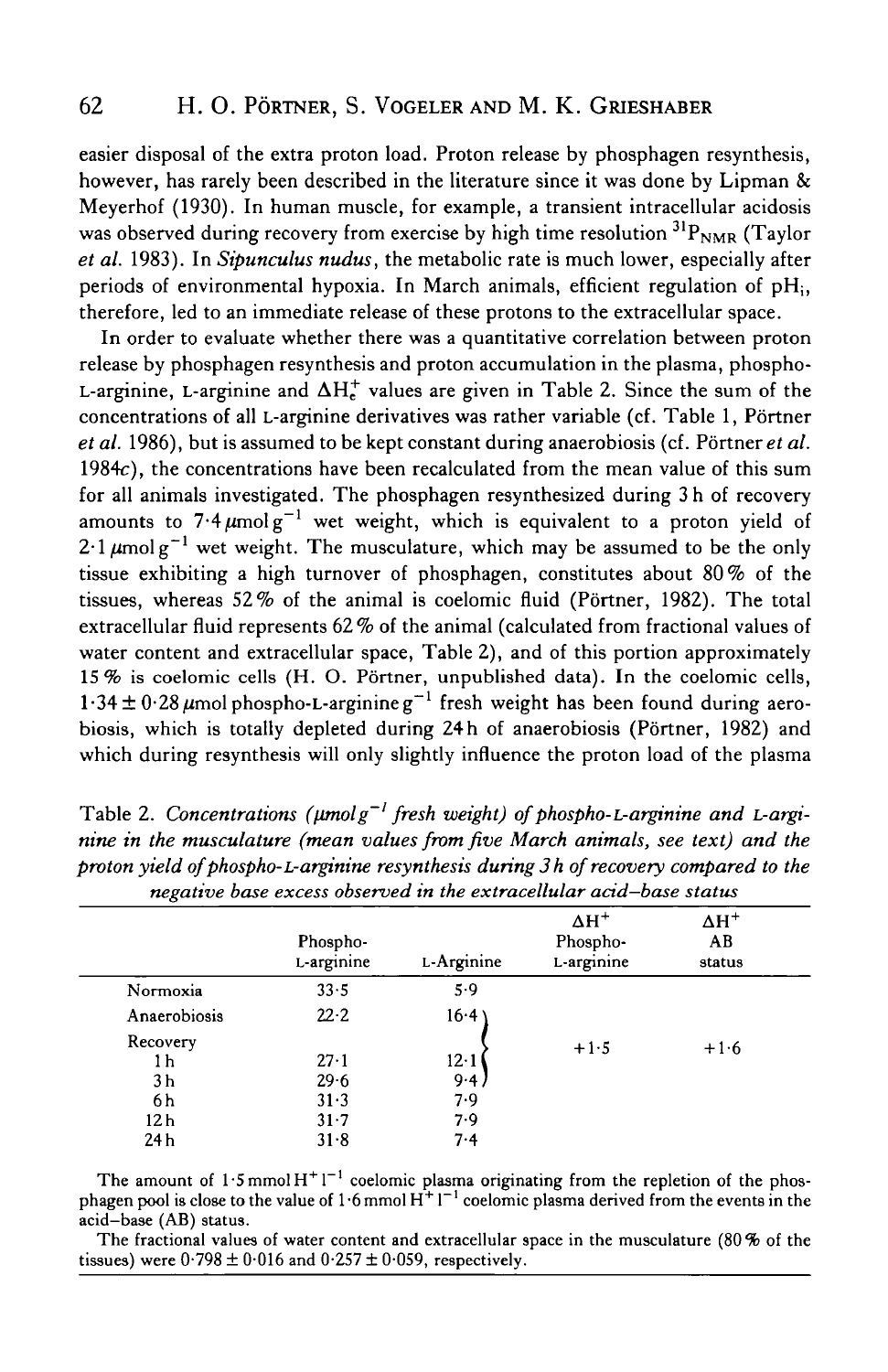(0·06 mmol H<sup>+</sup> l<sup>-1</sup>, assuming pH<sub>i</sub> = 7·2). An amount of 1·5 mmol H<sup>+</sup> l<sup>-1</sup> plasma, however, may result from the resynthesis of phospho-L-arginine in the musculature of March animals, which is close to the amount of  $H^+$  evaluated from the observed changes in the acid-base status  $(1.6 \text{ mmol H}^+ l^{-1} \text{ plasma})$ . This balance is feasible only for a period of 3 h recovery, since afterwards ionic exchange with the ambient sea water significantly contributes to changing the amount of non-respiratory protons present in the extracellular compartment (H. O. Pörtner  $\& N$ . Heisler, unpublished observations). In addition, during the first hours of recovery, concentration changes of other metabolites had only a minor influence on the acid-base status in March animals. A decrease of succinate and propionate contents, for instance, was accompanied by an accumulation of malate and aspartate and, therefore, did not lead to a marked reduction of the amount of carboxyl groups present (cf. Portner *et al.* 19846).

In October animals, strombine appeared to increase by 5  $\mu$ molg<sup>-1</sup> wet weight, which during the first hour of recovery may have aggravated the acidosis provoked by replenishment of the phosphagen. Therefore, pH<sub>c</sub> dropped further than in March animals and a transient decrease of  $pH_i$  cannot be excluded because of the higher metabolic rate observed.

A period of 24 h of recovery led to the restoration of values of pH<sub>1</sub>, pH<sub>e</sub>, P<sub>CO<sub>2</sub></sub> and bicarbonate content typical for normoxia. The analysis of metabolism demonstrated, however, that strombine, alanine and, to a minor extent, acetate concentrations remained elevated in March animals. Formation of these metabolites from glycogen yields a stoichiometric amount of protons (Portner, 1982; Portner *et al.* 19846: for the net proton balance of alanine formation, it is irrelevant whether the ammonium group originates from aspartate or from free ammonia, since the pattern of dissociation is the same in both cases). Therefore the organism obviously disposes of surplus non-respiratory protons which are not reabsorbed by gluconeogenesis or by oxidation to  $CO<sub>2</sub>$ . Correspondingly, pH regulation during recovery could be demonstrated to occur also *via* ionic exchange with the ambient water (H. O. Portner & N. Heisler, unpublished observations).

In summary, restoration of aerobic homeostasis after a period of anaerobiosis in *Sipunculus nudus* proceeds with a rapid replenishment of the phosphagen and, thereby, restoration of the energy status. The priority of the resynthesis of arginine phosphate is such that even an additional acid-base disturbance is accepted for the extracellular fluid. Intracellular pH is regulated efficiently as soon as oxygen is available to the tissues. The plasma is the medium utilized as a sink for protons or base equivalents during ionic regulation of intracellular pH (cf. Portner *et al.* 1984a). During periods of high metabolic rate or energy consumption, which are likely to depend on the season (Portner *et al.* 1986), anaerobic glycolysis becomes involved during recovery and even aggravates the acidosis. Aerobic metabolism is then not sufficient to restore the energy status rapidly enough, although repayment of an oxygen debt is observed during the same period. During long-term recovery, restoration of the aerobic acid—base status is accomplished even if some anaerobic metabolites remain: a high concentration of these obviously has little effect on